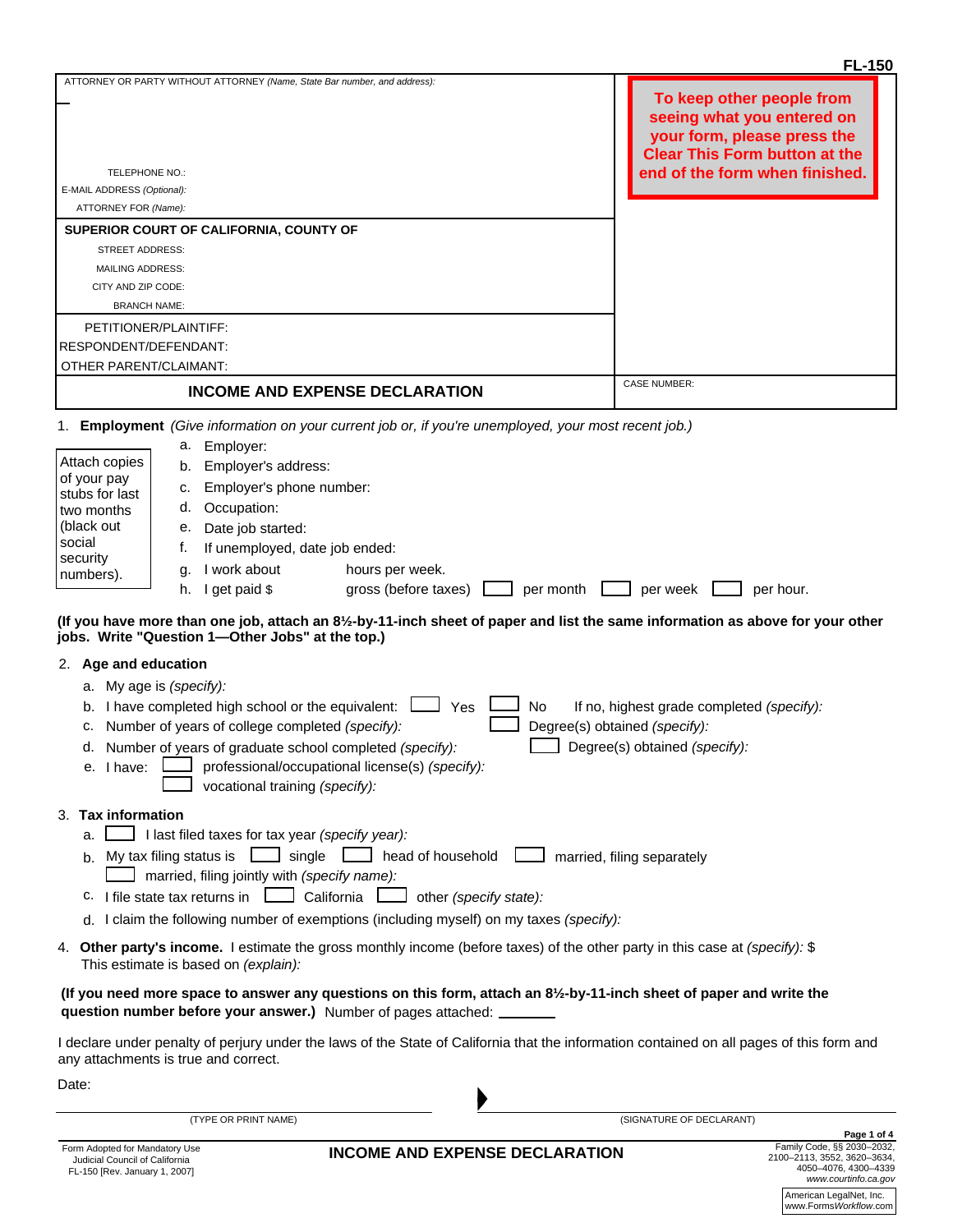|    |                                                                                                                                                                                                                                                       |                    | <b>FL-150</b> |
|----|-------------------------------------------------------------------------------------------------------------------------------------------------------------------------------------------------------------------------------------------------------|--------------------|---------------|
|    | <b>CASE NUMBER:</b><br>PETITIONER/PLAINTIFF:                                                                                                                                                                                                          |                    |               |
|    | RESPONDENT/DEFENDANT:<br>OTHER PARENT/CLAIMANT:                                                                                                                                                                                                       |                    |               |
|    |                                                                                                                                                                                                                                                       |                    |               |
|    | Attach copies of your pay stubs for the last two months and proof of any other income. Take a copy of your latest federal<br>tax return to the court hearing. (Black out your social security number on the pay stub and tax return.)                 |                    |               |
| 5. | Income (For average monthly, add up all the income you received in each category in the last 12 months<br>and divide the total by 12.)                                                                                                                | Last month monthly | Average       |
|    |                                                                                                                                                                                                                                                       |                    |               |
|    |                                                                                                                                                                                                                                                       |                    |               |
|    | C.                                                                                                                                                                                                                                                    |                    |               |
|    | Public assistance (for example: TANF, SSI, GA/GR) $\Box$ currently receiving \$<br>d.                                                                                                                                                                 |                    |               |
|    | е.                                                                                                                                                                                                                                                    |                    |               |
|    | Partner support <u>L</u> from this domestic partnership L from a different domestic partnership \$<br>f.                                                                                                                                              |                    |               |
|    | q.                                                                                                                                                                                                                                                    |                    |               |
|    | h.<br>Disability: <u>Land Social security</u> (not SSI) <b>Land State disability (SDI) Land Private insurance</b> . \$<br>۱.                                                                                                                          |                    |               |
|    |                                                                                                                                                                                                                                                       |                    |               |
|    | ĸ.                                                                                                                                                                                                                                                    |                    |               |
|    | I.                                                                                                                                                                                                                                                    |                    |               |
|    | Investment income (Attach a schedule showing gross receipts less cash expenses for each piece of property.)                                                                                                                                           |                    |               |
| 6. | а.                                                                                                                                                                                                                                                    |                    |               |
|    |                                                                                                                                                                                                                                                       |                    |               |
|    |                                                                                                                                                                                                                                                       |                    |               |
|    |                                                                                                                                                                                                                                                       |                    |               |
| 7. | $\Box$ owner/sole proprietor $\Box$ business partner $\Box$ other (specify):<br>I am the<br>Number of years in this business (specify):                                                                                                               |                    |               |
|    | Name of business (specify):                                                                                                                                                                                                                           |                    |               |
|    | Type of business (specify):                                                                                                                                                                                                                           |                    |               |
|    | Attach a profit and loss statement for the last two vears or a Schedule C from your last federal tax return. Black out your<br>social security number. If you have more than one business, provide the information above for each of your businesses. |                    |               |
| 8. | Additional income. I received one-time money (lottery winnings, inheritance, etc.) in the last 12 months (specify source and<br>amount):                                                                                                              |                    |               |
| 9. | Change in income. My financial situation has changed significantly over the last 12 months because (specify):                                                                                                                                         |                    |               |
|    | 10. Deductions                                                                                                                                                                                                                                        |                    | Last month    |
|    |                                                                                                                                                                                                                                                       |                    |               |
|    | b.                                                                                                                                                                                                                                                    |                    |               |
|    | c.                                                                                                                                                                                                                                                    |                    |               |
|    | d.                                                                                                                                                                                                                                                    |                    |               |
|    | е.<br>Partner support that I pay by court order from a different domestic partnership \$<br>f.                                                                                                                                                        |                    |               |
|    | Necessary job-related expenses not reimbursed by my employer (attach explanation labeled "Question 10g") \$<br>g.                                                                                                                                     |                    |               |
|    |                                                                                                                                                                                                                                                       |                    |               |
|    | 11. Assets<br>a. Cash and checking accounts, savings, credit union, money market, and other deposit accounts \$                                                                                                                                       |                    | Total         |
|    |                                                                                                                                                                                                                                                       |                    |               |
|    | personal (estimate fair market value minus the debts you owe) \$<br>c. All other property, $\boxed{\phantom{a}}$<br>real and $\boxed{\phantom{1}}$                                                                                                    |                    |               |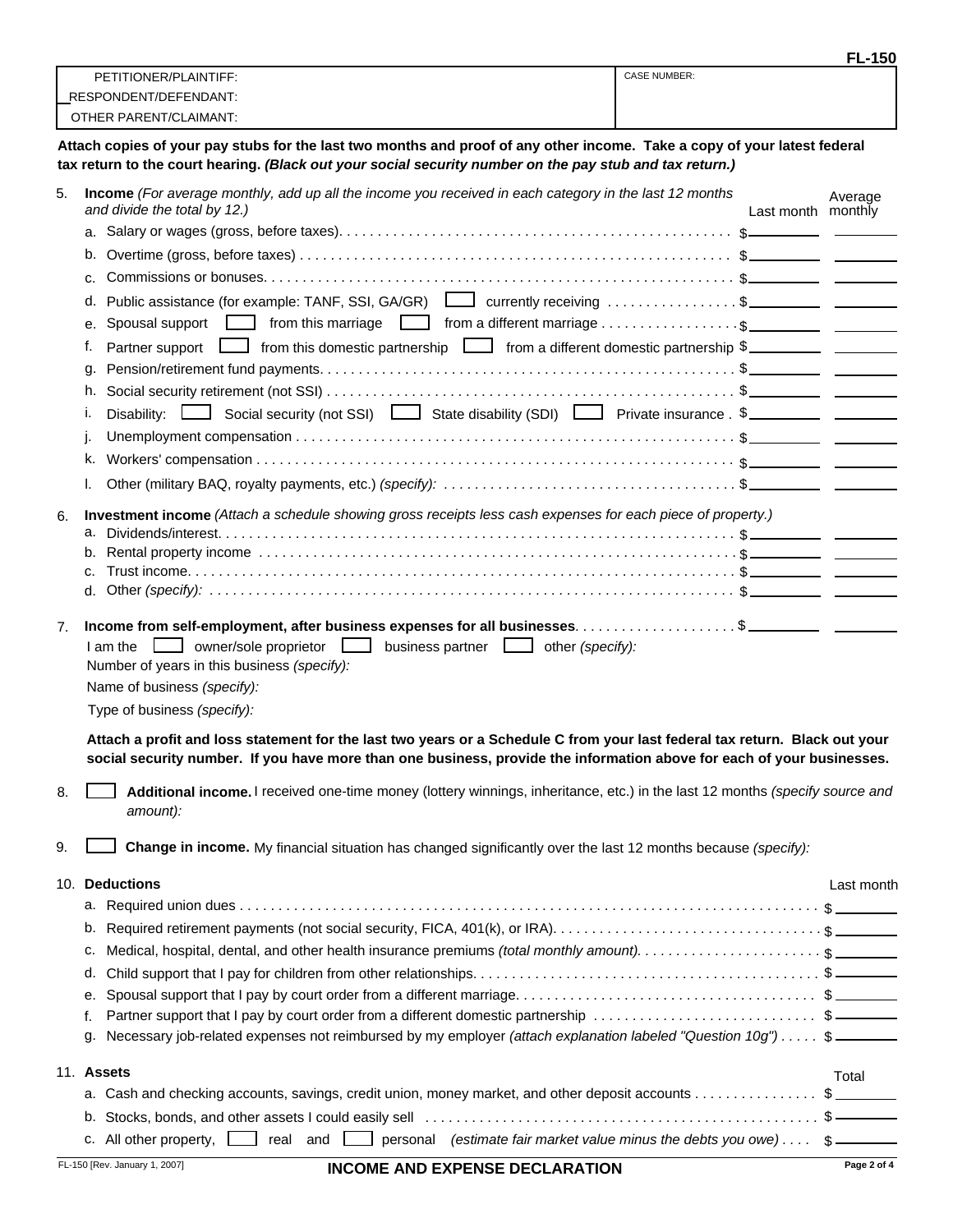|                        | ---                 |
|------------------------|---------------------|
| PETITIONER/PLAINTIFF:  | <b>CASE NUMBER:</b> |
| LRESPONDENT/DEFENDANT: |                     |
| OTHER PARENT/CLAIMANT: |                     |

## **The following people live with me:** 12.

| Name                                                                                                                                                                                                    | Age | How the person is<br>related to me? (ex: son) | That person's gross<br>monthly income                                                                                                                                                     | Pays some of the<br>household expenses?                                                          |
|---------------------------------------------------------------------------------------------------------------------------------------------------------------------------------------------------------|-----|-----------------------------------------------|-------------------------------------------------------------------------------------------------------------------------------------------------------------------------------------------|--------------------------------------------------------------------------------------------------|
| a.<br>b.<br>c.<br>d.<br>е.                                                                                                                                                                              |     |                                               |                                                                                                                                                                                           | Yes<br><b>No</b><br>Yes<br><b>No</b><br>Yes<br><b>No</b><br>Yes<br><b>No</b><br>Yes<br><b>No</b> |
| <b>Average monthly expenses</b><br>13.<br>a. Home:                                                                                                                                                      |     | <b>Estimated expenses</b><br>h.               | Actual expenses   Proposed needs<br>Laundry and cleaning \$                                                                                                                               |                                                                                                  |
| (1)<br>Rent or $\boxed{\phantom{a}}$ mortgage \$<br>If mortgage:<br>(b) average interest: $\frac{1}{2}$<br>Real property taxes \$<br>(2)                                                                |     | k.<br>L.                                      | Entertainment, gifts, and vacation. \$<br>Auto expenses and transportation<br>(insurance, gas, repairs, bus, etc.) $\ldots \ldots$ \$                                                     |                                                                                                  |
| Homeowner's or renter's insurance<br>(3)<br>$(i$ f not included above) $\dots \dots \dots$ \$<br>(4) Maintenance and repair $\dots \dots \dots$ \$<br>Health-care costs not paid by insurance. \$<br>b. |     | m.<br>n.<br>о.<br>p.                          | Insurance (life, accident, etc.; do not<br>include auto, home, or health insurance) \$<br>Savings and investments \$<br>Charitable contributions \$<br>Monthly payments listed in item 14 |                                                                                                  |
| c.<br>Groceries and household supplies. \$<br>d.                                                                                                                                                        |     | α.                                            | (itemize below in 14 and insert total here). \$<br>Other (specify): $\dots$ $\dots$ $\dots$ $\dots$ $\dots$ $\dots$ $\dots$ $\ddots$                                                      |                                                                                                  |
| е.<br>Utilities (gas, electric, water, trash) $\ldots$ \$                                                                                                                                               |     | lr.                                           | TOTAL EXPENSES (a-q) (do not add in<br>the amounts in $a(1)(a)$ and $(b)$ )                                                                                                               | $\frac{1}{2}$                                                                                    |
| Telephone, cell phone, and e-mail $\dots \dots$ \$<br>α.                                                                                                                                                |     | S.                                            | Amount of expenses paid by others                                                                                                                                                         | \$                                                                                               |

## **Installment payments and debts not listed above** 14.

| Paid to | For | Amount | Balance | Date of last payment |
|---------|-----|--------|---------|----------------------|
|         |     |        |         |                      |
|         |     |        |         |                      |
|         |     |        |         |                      |
|         |     |        |         |                      |
|         |     |        |         |                      |
|         |     |        |         |                      |

#### **Attorney fees** *(This is required if either party is requesting attorney fees.):* 15.

- To date, I have paid my attorney this amount for fees and costs *(specify):* \$ a.
- The source of this money was *(specify):* b.
- c. I still owe the following fees and costs to my attorney *(specify total owed)*: \$
- My attorney's hourly rate is *(specify):* \$ d.

I confirm this fee arrangement.

Date:

| (TYPE OR PRINT NAME OF ATTORNEY) | (SIGNATURE OF ATTORNEY) |
|----------------------------------|-------------------------|
|                                  |                         |

**FL-150**